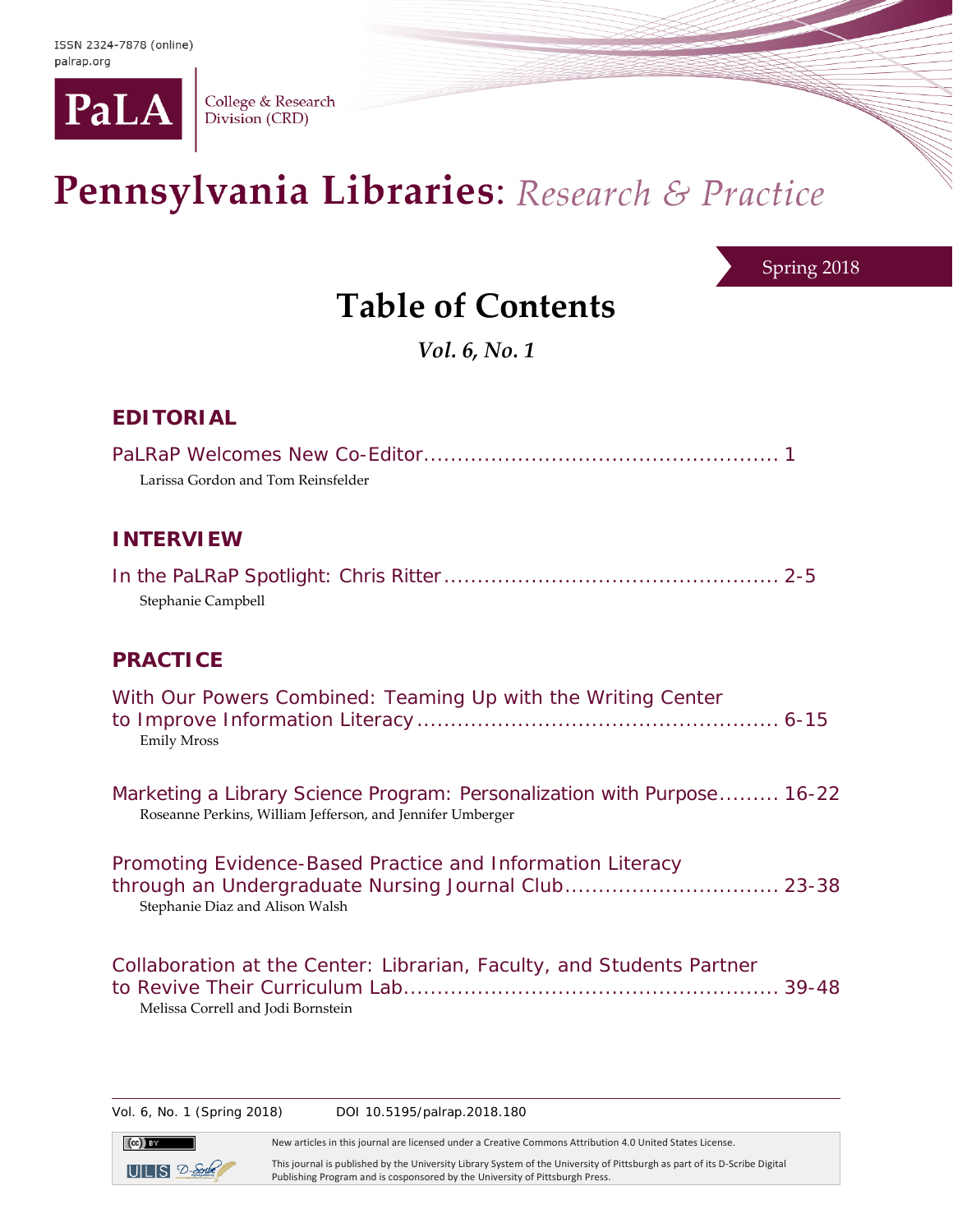| Using a Workflow to Reduce Database Costs without Affecting |  |
|-------------------------------------------------------------|--|
|                                                             |  |
| Karen Sheldon                                               |  |

#### **NEWS**

## *Noteworthy: News Briefs from PA Libraries*

Bryan James McGeary

| Rapchak Named 2018 Routledge Distance Learning Librarianship Conference                                                                                                                                                                                                                                                     |
|-----------------------------------------------------------------------------------------------------------------------------------------------------------------------------------------------------------------------------------------------------------------------------------------------------------------------------|
| Waidner-Spahr Library Wins First-Year Experience Innovation Award  58                                                                                                                                                                                                                                                       |
|                                                                                                                                                                                                                                                                                                                             |
| Gettysburg College Awarded \$150,000 Mellon Presidential                                                                                                                                                                                                                                                                    |
|                                                                                                                                                                                                                                                                                                                             |
| WWII Enigma Machines among Computing Treasures Added to                                                                                                                                                                                                                                                                     |
|                                                                                                                                                                                                                                                                                                                             |
| Penn State Librarian Named as Library Senior Fellow at UCLA<br>$\bullet$<br>Andrew Named Distinguished Librarian<br>$\bullet$<br>New Brandywine Head Librarian Brings Big Ideas from California to Philly Region<br>$\bullet$<br>Abington Redesigns and Reenergizes Library to Inspire Collaboration, Research<br>$\bullet$ |
| PaLA Southwest Chapter Financial Literacy Summit Scheduled for                                                                                                                                                                                                                                                              |
| Pennsylvania Library Association College & Research Division Spring                                                                                                                                                                                                                                                         |